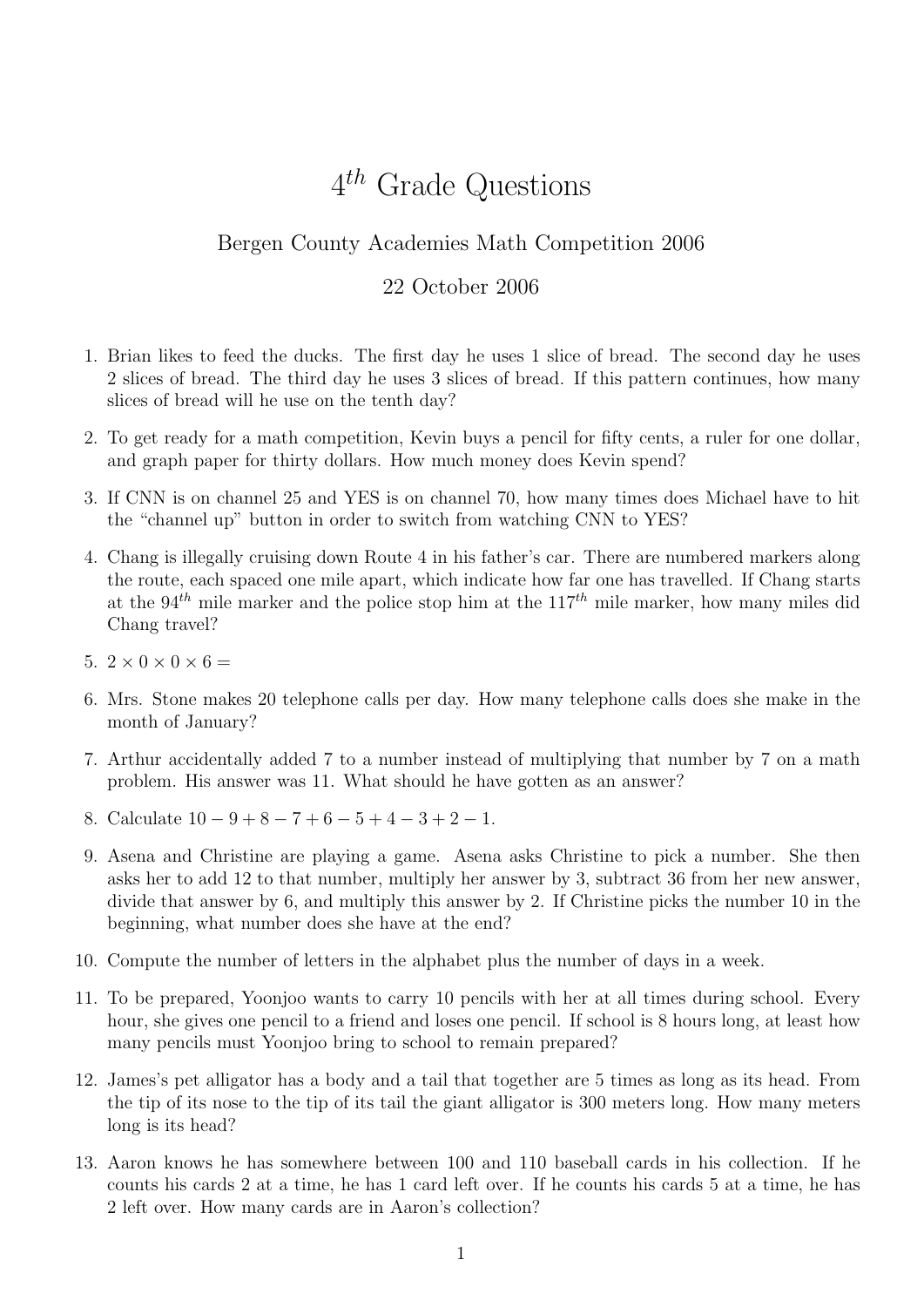- 14. Express  $\frac{11}{5}$  in decimal form.
- 15. Mr. Bank Clerk, Mr. Police Officer, and Mr. Teacher work as a bank clerk, a police officer, and a teacher. However, none of them have the job that shares their name. If Mr. Police Officer's wife Mrs. Police Officer is the teacher's twin sister, who is the police officer?
- 16. In Eddy's sock drawer, there are two red socks, three blue socks, and two green socks. If Eddy takes socks out of the drawer one at a time and does not put them back, how many must he take out so that he can make at least one matching pair?
- 17. The product of two different positive whole numbers is 11. What is their sum?
- 18. A military clock, instead of having the numbers 1 through 12, has the numbers 1 through 24 evenly spaced around the circular face. What is the number directly across from 19?
- 19. In a high school physical education class, 11 students know how to climb a tree. 6 of these students are male. There are 14 boys total in the class. 7 girls in the class do not know how to climb a tree. How many students are there in this class?
- 20. For a class trip, Mr. Holbrook hires 2 buses, which can each hold 50 students. However, 123 students signed up for the trip. If a car can hold up to 4 students, what is the minimum number of cars needed in addition to the two buses to ensure that every student has a ride?
- 21. Mike arrived at a party 27 minutes before 3 : 23 PM. What time was it 11 minutes after he arrived?
- 22. If Eugene counted to 600 by 6's, starting with 6, how many numbers did he count that are less than 600?
- 23.  $20 + 40 + 60 + 80 = (1 + 2 + 3 + 4) \times 2$
- 24. If a bird's wings flap 64 times every second, then how many times do a bird's wings flap in 10 minutes?
- 25. If a race began at 3 : 43 PM and ended at 5 : 57 PM the same day, the race was half over at what time?
- 26. Hannah goes to Boston Market to eat lunch. She picks a piece of chicken for her main meal, and must select a side dish and a drink. The possible side dishes are mashed potatos, corn, green beans, and cinnamon apples. The possible drinks are Coca Cola, Sprite, orange soda, iced tea, lemonade, and water. How many different meals can Hannah select?
- 27. Dan likes bowling, pool, and math. He decides to number the 10 bowling pins 1 through 10 and adds up the numbers on each pin, obtaining a number  $P$ . Then he numbers each of the 15 pool balls 1 though 15 and adds these up to obtain a number B. Find  $B - P$ .
- 28. What is the remainder when 6668 is divided by 6?
- 29. Every time Joey visits Monica and Chandler's apartment, he steals one more food item than he did the last time. If he visits once every day for a week, and steals 3 items the first day, how many does he steal in the week?
- 30. Ashley's calculator only performs one process: when she enters a number, the calculator shifts the entire number one decimal place to the right, adds 11, and returns the resulting number. For example, if she enters 11, the calculator shifts 11 a decimal place to the right to give 1.1, then adds 11 which gives 12.1. If she gets back 32.5 as an answer, what was her original number?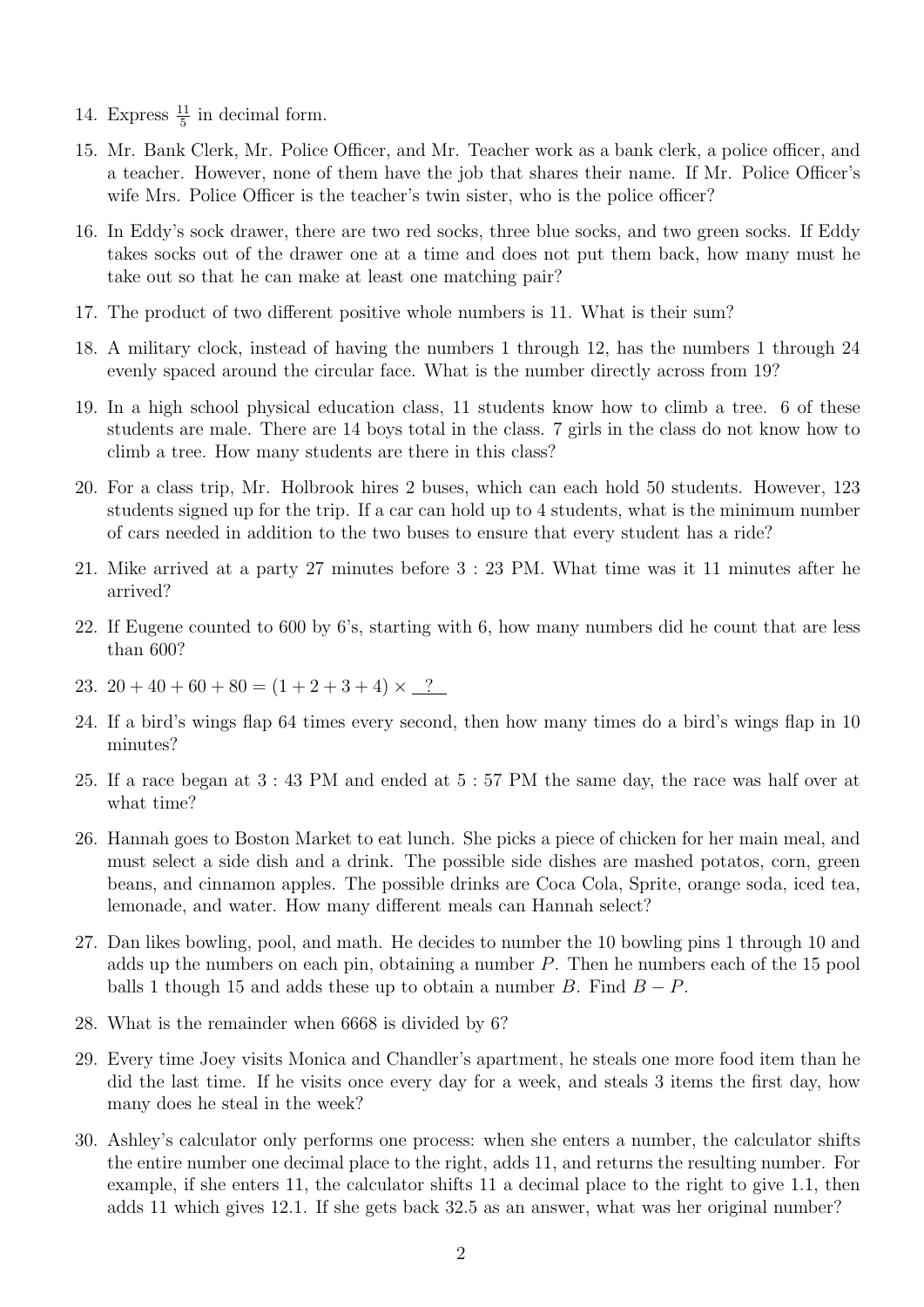- 31. Caroline chooses a whole number greater than 1. She divides  $1 \cdot 2 \cdot 3 \cdot 4 \cdot 5 \cdot 6 \cdot 7$  by that whole number. Then she divides the quotient by the same whole number. She continues dividing each new quotient by the same whole number until the remainder is no longer 0. Which whole number should Caroline choose so that she performs the division the greatest number of times?
- 32. Dr. Mayers raises chickens and rabbits in his classroom. He counts 45 total animals, and 144 legs (each chicken has 2 legs, while each rabbit has 4 legs). How many rabbits does Dr. Mayers have?
- 33. Ben, Joe, Rob and Mike like to play ping-pong after math team. Each played exactly 3 games of ping-pong with each of the others. How many games of ping-pong were played altogether?
- 34. Sally has 7 coins, which together make 72 cents. Each coin is a penny, nickel, dime or quarter. How many dimes does Sally have?
- 35. Counting from either end of the line, Michelle is  $18^{th}$  in line. How many people are in the line?
- 36. If there are 5 zounds to a zong, 7 zongs to a zig, and 3 zigs to a zap, how many zounds are there to 3 zaps?
- 37. Joey has auditioned for 15 roles in the past two months. He gets 2 out of every 5 roles he auditions for. How many parts does Joey get of the 15?
- 38. A triangle has a height of length 4 and a base of length 3. What is the triangle's area?
- 39. Find the product of the even multiples of 5 that are greater than 1 and less than 49.
- 40. Connie took a test with 25 questions. For every question she got right, she earned 4 points, and for every question she got wrong, she lost 1 point. She answered every question, and got a score of 80. How many questions did she get right?
- 41. Rachel begins writing the non-negative whole numbers (0, 1, 2, . . . ) across a sheet of paper in increasing order, with no spaces between them. She stops when she reaches the end of the paper. There is only room across the paper for 100 digits. What is the last digit Rachel writes?
- 42. Sixteen teams compete in a soccer tournament. Each game, one team wins and one team loses, and the losing team is eliminated. How many games must be played so that only one team remains undefeated?
- 43. A square has an area of 16 square inches. What is the length, in inches, of one of its sides?
- 44. A can of mango juice concentrate is mixed with 3 cans of water to make  $1\frac{1}{2}$  pints of mango juice. Each can of water is the same size as the can of mango juice. What fraction of a pint does one can hold?
- 45. Adrian is working at Six Flags dressed up as Tweety Bird. He poses for pictures with 40 people. 35 of these people are female and 15 are children. How many of the 40 are female children?
- 46. What is the number halfway between  $\frac{1}{13}$  and  $\frac{1}{9}$ ?
- 47. Sujin paints  $\frac{1}{4}$  of a pole green. Christine then paints  $\frac{2}{3}$  of the pole red, and leaves the remaining 2 feet unpainted. How many feet long is the entire pole?
- 48. The sum of five different positive integers is 100. What is the largest possible value for any one of these integers?